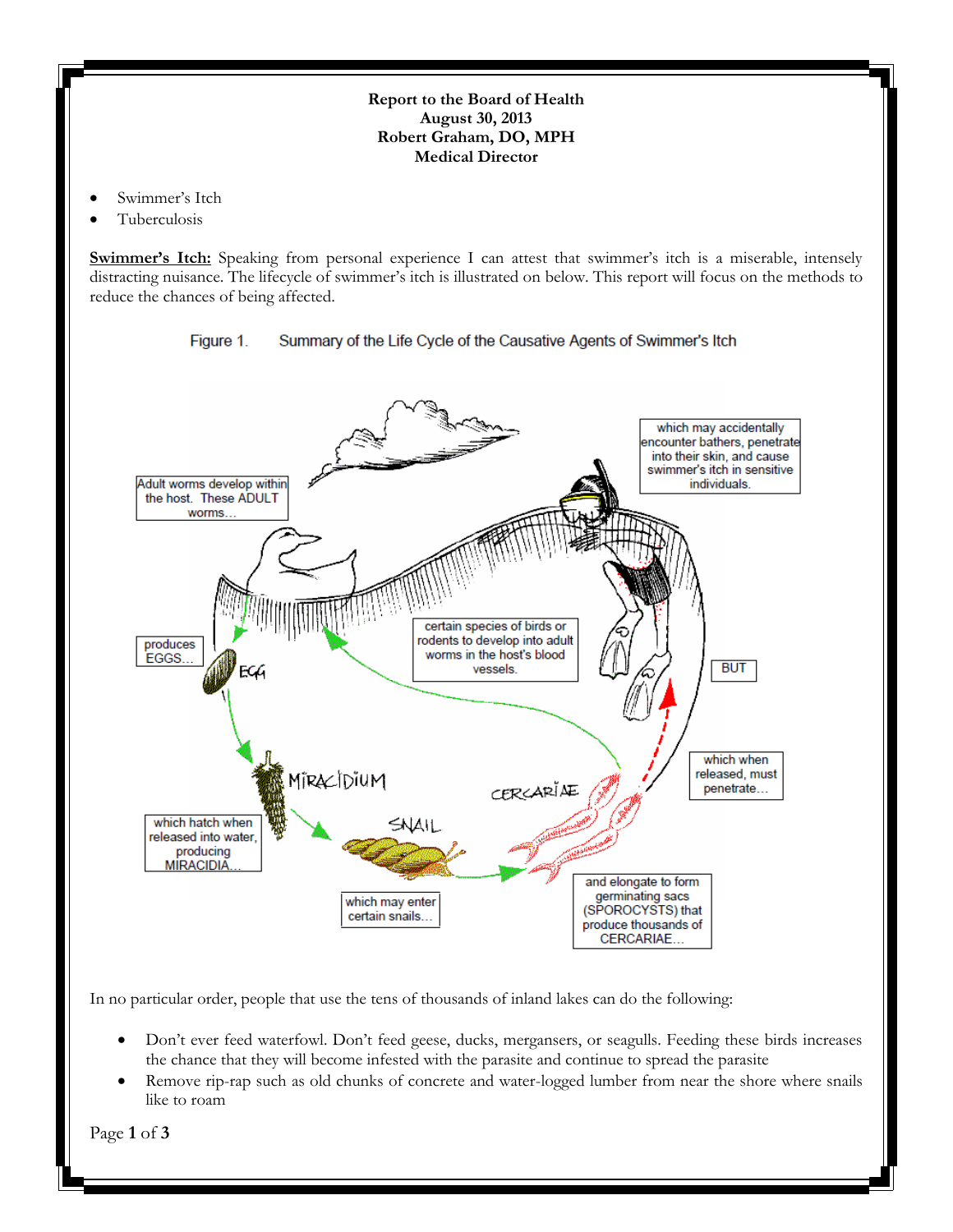- Reduce or eliminate the use of phosphate containing fertilizer on areas where surface water will run into the lake. Phosphates will promote the growth of snails
- Swim on the windward side of a lake. Wind will push the parasite toward the onshore wind side of a lake
- Snails can be killed using copper sulfate at a rate of two pounds per 1,000 square feet. The copper sulfate will kill many of the participants of the food chain; however, and might be harmful to fish.
- Copper sulfate can be toxic to humans. It should only be applied by professional exterminators. A permit is required to apply copper sulfate.
- A thorough rinsing off of the entire surface of the skin after emerging from the lake is important.
- If rinsing with water is not feasible then vigorous toweling should be performed.
- Once the rash has developed and the itching has started treatment can consist of antihistamines and hydrocortisone cream both of which are available over the counter. In spite of treatment, the itching may persist for four or five days.<sup>i</sup>

There is a link to information about swimmer's itch on the Central Michigan District Health Department's internet website at: [http://www.cmdhd.org/pdf/FactSheets/Swimmers\\_Itch\\_Fact\\_Sheet.pdf](http://www.cmdhd.org/pdf/FactSheets/Swimmers_Itch_Fact_Sheet.pdf)

## **Recommendation of the Board of Health:**

To reduce the likelihood of contracting swimmer's itch:

- $\triangleright$  Thoroughly rinse off each time you leave the lake or vigorously towel off after leaving the lake.
- Remove rip-rap from around your favorite swimming area.
- $\triangleright$  Do not feed or encourage waterfowl to remain in your favorite swimming

**Tuberculosis:** Control of tuberculosis is a legacy program of all health departments. Tuberculosis was once the most common infectious disease in the world. Now, in developed countries the rate of tuberculosis disease and death from tuberculosis is very uncommon. Tuberculosis can reside in a person for years and never cause harm. This is called Latent Tuberculosis Infection or LTBI. In some individuals the tuberculosis germ can become activated and cause disease such as a lung infection. This is called tuberculosis disease. If a tuberculosis infection isn't caught in time a person can succumb to the disease. Additionally, the tubercular person can spread TB to others.

The United States, and in particular the Central Michigan District Health Department, District Health Department 10, and the Mid-Michigan District Health Department have had a procedure in place for at least 15 years in which we have tested people at high risk for the development of tuberculosis. If a person is diagnosed with LTBI, they are offered a course of treatment to rid their body of the tuberculosis germ.

A test for LTBI is called the Tuberculin Skin Test (TST). The TST uses a compound called the purified protein derivative (PPD). There are two other tests used for tuberculosis infection that require blood be drawn. The TST has been the standard test for the presence of tuberculosis for a long time. The blood tests are relatively new.

At this time there is a shortage of PPD. Many colleges, health care provider systems, and daycare centers require people to have a TST. Our local health departments are the primary source for TST because of our history of providing tuberculosis control, our expertise in diagnosing and treating tuberculosis, and the Public Health Code requires us to control TB.

We will continue to provide TST as long as we have sufficient supplies. We are keeping a reserve amount of PPD on hand in the case of an outbreak of TB in one of our counties. If we totally run out of PPD and we have to investigate a case of tuberculosis, we may have to use the blood tests.

The main concern with blood tests is the cost. If a person is exposed to tuberculosis we will want to know if the person was infected with tuberculosis. We need to know if a person was infected with the TB germ so we can put the person on preventative treatment.

Page **2** of **3**